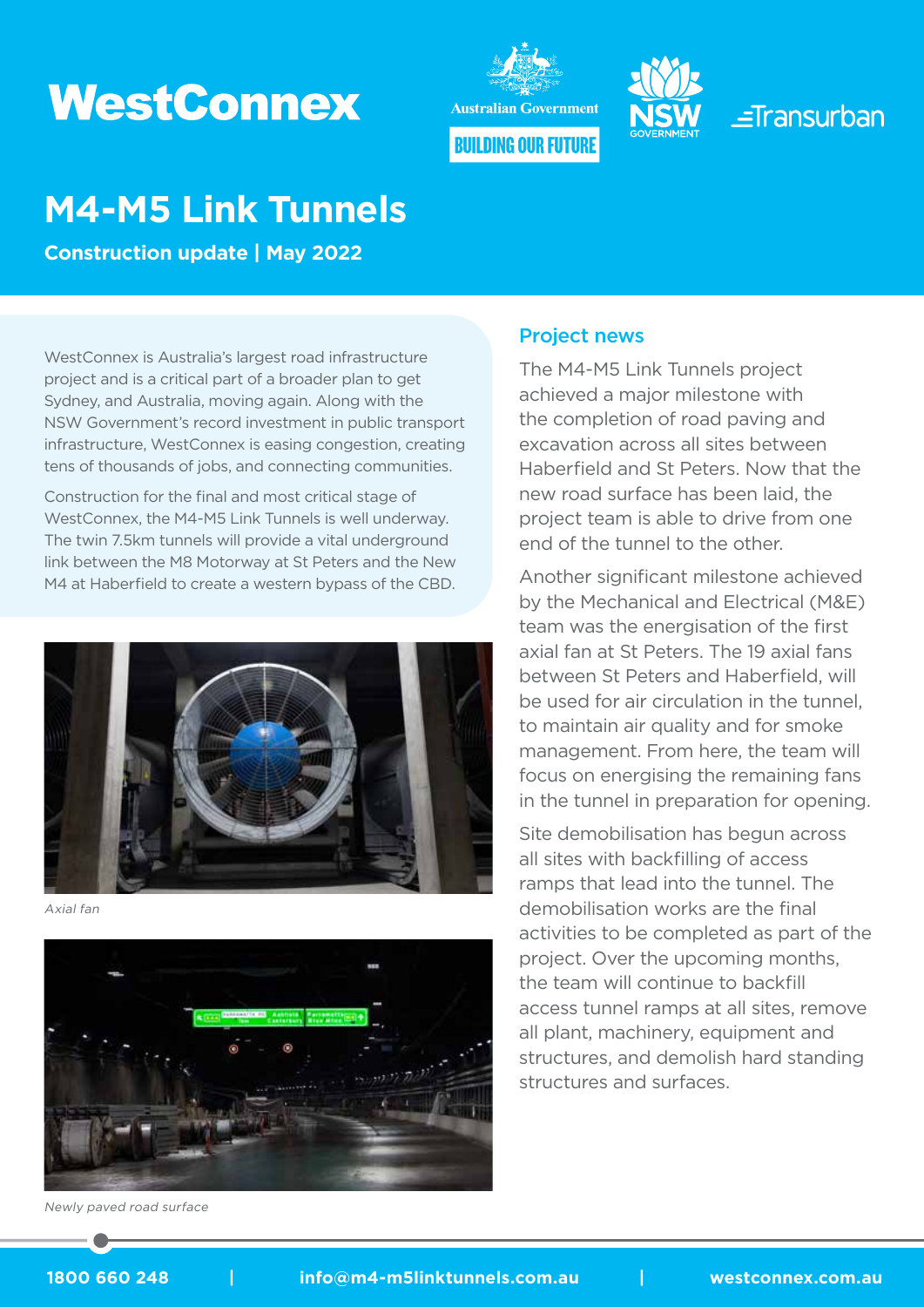## Construction update

Work to fit out the tunnel with drainage, barriers and pavement together with the installation of ventilation dampers and construction of internal structures is complete, with civil fit out now 96 per cent complete. The remainder of the work will involve backfilling barriers and installing handrails.

Since the handover from the civil team, the M&E team have completed 80% of their work. Lights, fans, signage and other electrical equipment have been installed in the tunnel.

More than 65 per cent of the tunnel is ready for electrical equipment testing as part of the commissioning phase.

The surface civil team has been installing new directional signage, over height detector poles, moveable medians, traffic lights and communications assets at various locations near the entrances to the tunnel at St Peters and Haberfield.



Wattle Street sign installation at Haberfield **Lights on in the tunnel** 





For more detailed progress of construction, please view the monthly progress notifications on the WestConnex websit

#### $\mathbf{f}$   $\mathbf{y}$  in **Connect with us**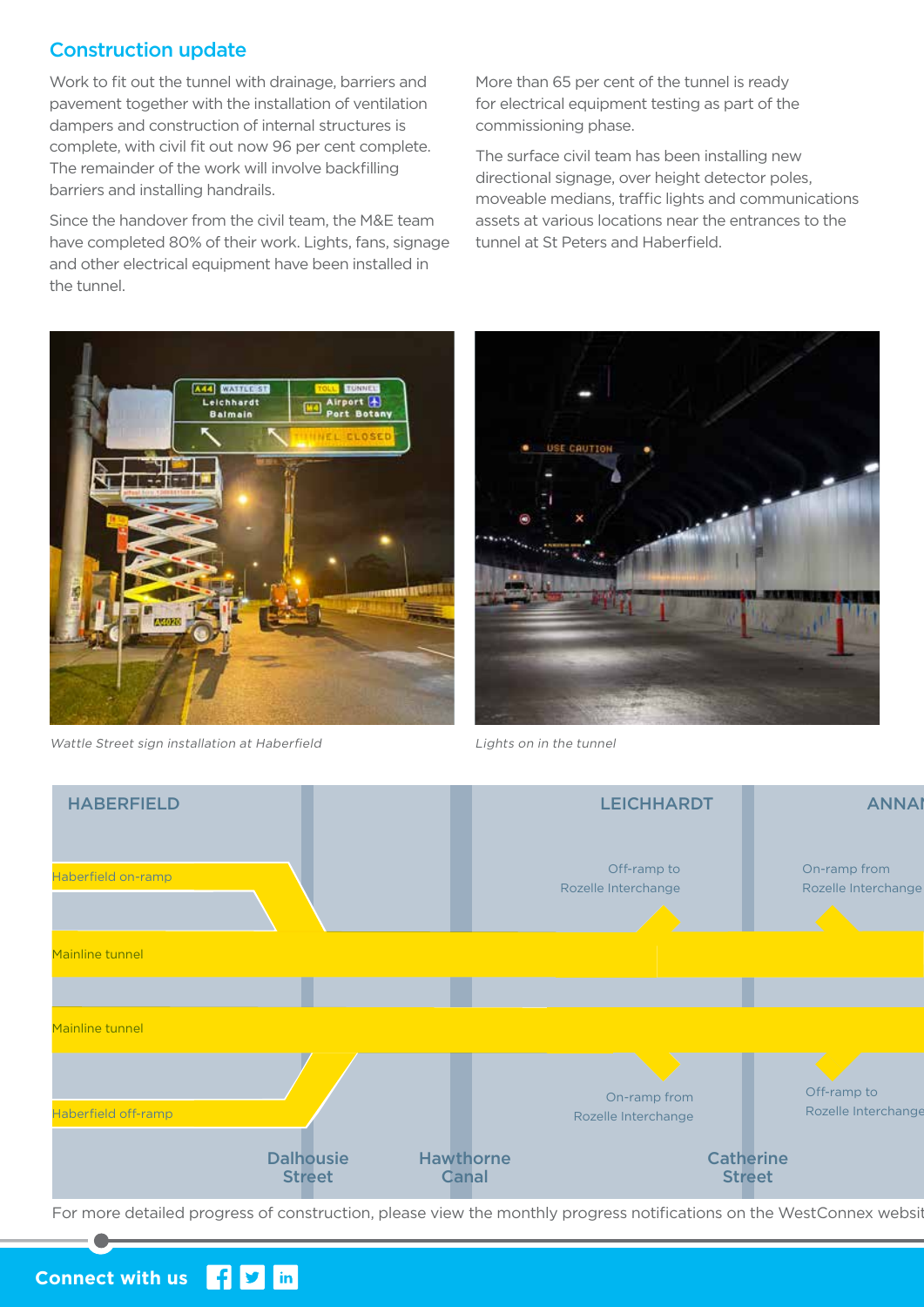## Night works – three month look ahead

While tunnelling activities take place 24 hours per day, seven days a week, other work activities are generally carried out during standard construction hours, however, some must be carried out at night for the safety of workers, motorists and pedestrians. Please see the table below which outlines future night-time construction work that may be required over the next three-month period. If you have an enquiry, concern or would like to provide feedback about the night work, please contact the M4-M5 Link Tunnels team, using the details provided over the page.

| <b>Activity</b>                                   | <b>Location</b>             | <b>Impact</b>                                        | <b>Timing</b>                                           |
|---------------------------------------------------|-----------------------------|------------------------------------------------------|---------------------------------------------------------|
| Oversize equipment<br>deliveries                  | All sites                   | Low                                                  | Regularly in accordance with EPL*                       |
| Environmental<br>management and<br>emergency work | All sites                   | Subject to the<br>location and<br>nature of the work | Only if required due to<br>environmental or safety risk |
| Spoil load out and<br>spoil delivery              | All sites                   | Low                                                  | Regularly in accordance with EPL*                       |
| Service installation<br>and commissioning         | <b>St Peters</b>            | $\overline{\wedge}$                                  | Up to 10 nights in May, June and<br>July                |
| Signage installation<br>and local road works      | St Peters and<br>Haberfield | Medium                                               | Up to 10 nights in May, June and<br>July                |
| Signage installation<br>and ramp fit out work     | St Peters and<br>Haberfield | Medium                                               | Up to 10 nights in May, June and<br>July                |
| Site demobilisation                               | All sites                   | Low                                                  | Regularly in accordance with EPL*                       |
| Tunneling 24/7<br>including use of<br>jackhammer  | All sites                   | Medium                                               | Regularly in accordance with EPL*                       |

\* Environmental Protection Licence

#### **KEY**

 Tunnel excavation was completed in December 2021



For www.westconnex.com.au/document-library/